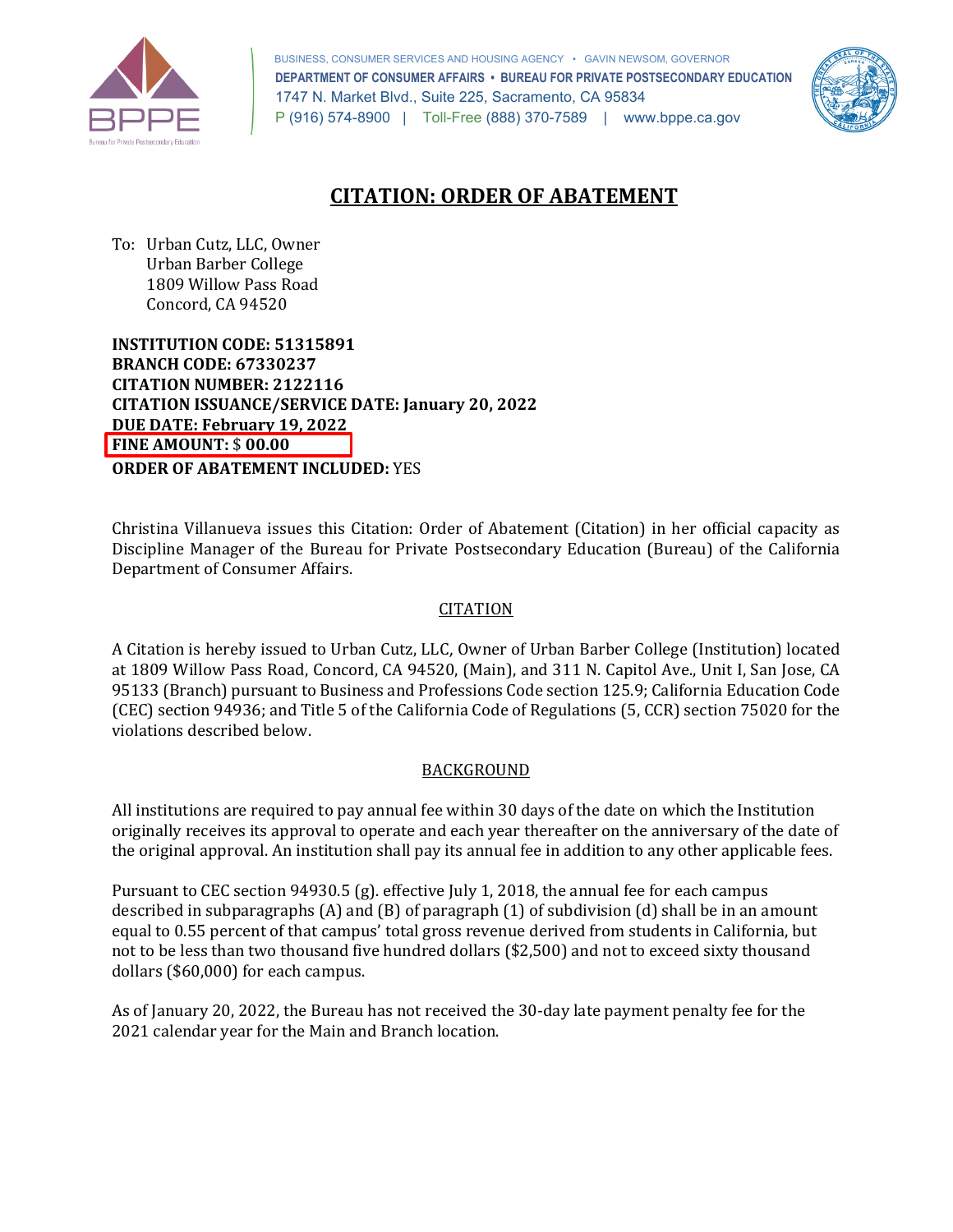### VIOLATION

| $\#$ | Below you will find the California Education Code (CEC) and/or Title 5 of the California Code of                                                                                               |  |
|------|------------------------------------------------------------------------------------------------------------------------------------------------------------------------------------------------|--|
|      | Regulations (5, CCR code) section(s) of law you are charged with violating.                                                                                                                    |  |
| 1.   | <b>Violation:</b>                                                                                                                                                                              |  |
|      | 5, CCR Section 74006(a) and (b) - Annual Fee                                                                                                                                                   |  |
|      | "(a) An institution's annual fee is due within 30 days of the date on which the institution originally                                                                                         |  |
|      | receives its approval to operate and each year thereafter on the anniversary of the date of the original                                                                                       |  |
|      | approval. (b) An institution shall pay its annual fee in addition to any other applicable fees.                                                                                                |  |
|      |                                                                                                                                                                                                |  |
|      | CEC Section 94930.5 (g) - Fee Schedule                                                                                                                                                         |  |
|      | (g) Notwithstanding subdivision (d), effective July 1, 2018, the annual fee for each campus described in                                                                                       |  |
|      | subparagraphs (A) and (B) of paragraph (1) of subdivision (d) shall be in an amount equal to 0.55                                                                                              |  |
|      | percent of that campus' total gross revenue derived from students in California, but not to be less than                                                                                       |  |
|      | two thousand five hundred dollars (\$2,500) and not to exceed sixty thousand dollars (\$60,000) for                                                                                            |  |
|      | each campus.                                                                                                                                                                                   |  |
|      | CEC Section 94931(a) - Late Payment                                                                                                                                                            |  |
|      | "(a) A fee that is not paid on or before the 30 <sup>th</sup> calendar day after the due date for payment of the fee                                                                           |  |
|      | shall be subject to a 25 percent late payment penalty fee."                                                                                                                                    |  |
|      |                                                                                                                                                                                                |  |
|      | The Institution has failed to pay the 30-day late payment penalty fee for calendar year 2021 for the                                                                                           |  |
|      | main and branch location.                                                                                                                                                                      |  |
|      |                                                                                                                                                                                                |  |
|      | <b>Main Location</b>                                                                                                                                                                           |  |
|      |                                                                                                                                                                                                |  |
|      | On September 1, 2021, the Institution was notified, Invoice #900359783, via mail at 1809 Willow<br>Pass Road, Concord, CA 94520, stating that the annual fee for calendar year 2021 was due on |  |
|      | October 1, 2021.                                                                                                                                                                               |  |
|      |                                                                                                                                                                                                |  |
|      | On November 15, 2021, the Institution was notified, Invoice #900361383, via mail at 1809 Willow                                                                                                |  |
|      | Pass Road, Concord, CA 94520, stating that the annual fee for calendar year 2021 was due on                                                                                                    |  |
|      | October 1, 2021.                                                                                                                                                                               |  |
|      |                                                                                                                                                                                                |  |
|      | On December 2, 2021, the Bureau received payment for the 2021 annual fee in the amount of                                                                                                      |  |
|      | \$6,282.71.                                                                                                                                                                                    |  |
|      |                                                                                                                                                                                                |  |
|      | As of January 20, 2022, the Bureau has not received the 30-day late payment penalty fee for the                                                                                                |  |
|      | Main location.                                                                                                                                                                                 |  |
|      | <b>Branch Location</b>                                                                                                                                                                         |  |
|      |                                                                                                                                                                                                |  |
|      | On September 1, 2021, the Branch was notified, Invoice #900359788, via mail at 1809 Willow Pass                                                                                                |  |
|      |                                                                                                                                                                                                |  |
|      | Page $2.0f4$                                                                                                                                                                                   |  |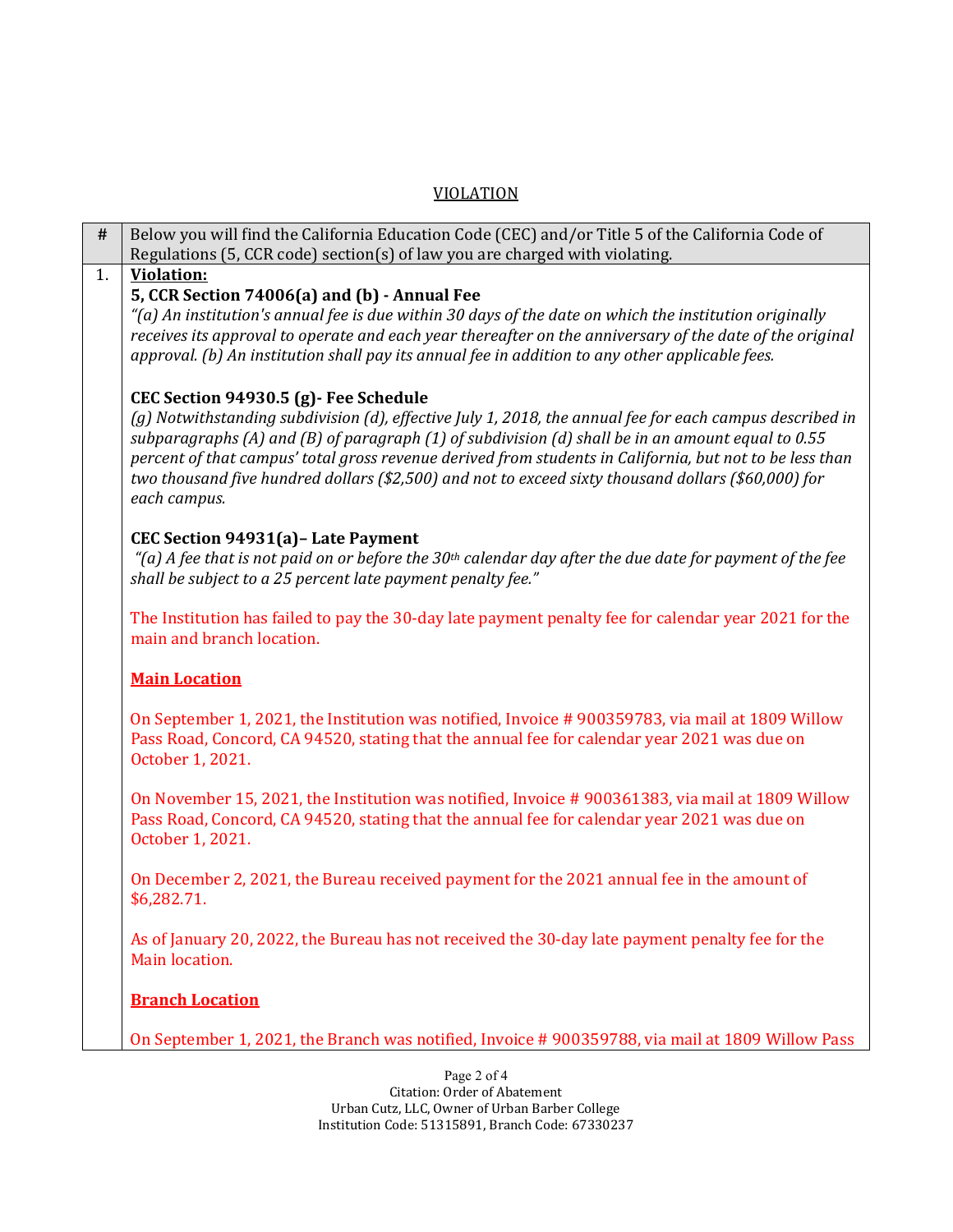Road, Concord, CA 94520, stating that the annual fee for calendar year 2021 was due on October 1, 2021.

 On November 15, 2021, the Branch was notified, Invoice # 900361384, via mail at 1809 Willow Pass Road, Concord, CA 94520, stating that the annual fee for calendar year 2021 was due on October 1.

 On December 2, 2021, the Bureau received payment for the 2021 annual fee in the amount of \$2,715.42.

 As of January 20, 2022, the Bureau has not received the 30-day late payment penalty fee for the Branch location.

### **Order of Abatement:**

 The Bureau orders the Institution to pay its 30-day late payment penalty fees for the 2021 Annual Fee for the Main and Branch locations in accordance with 5, CCR Section 74006 and CEC Sections 94930.5 and 94931.

### **Assessment of Fine**

The fine for this violation is <u>\$00.00</u>

## **TOTAL ADMINISTRATIVE FINE DUE: \$00.00**

## COMPLIANCE WITH ORDER OF ABATEMENT

 In accordance with the provisions of CEC section 94936 and 5, CCR section 75020 the Bureau hereby issues the order(s) of abatement described above. **Evidence of compliance with the order of abatement must be submitted, to the Bureau, within 30 days from the date of service of the Citation.** 

### APPEAL OF CITATION

 You have the right to contest this Citation through an informal conference with the Bureau; and/or through an administrative hearing in accordance with Chapter 5 (Commencing with Section 11500) of Part 1 of Division 3 of Title 2 of the Government Code.

 If you wish to contest this Citation, you must submit the 'Notice of Appeal of Citation – Request for  *hearing within 30 days from the service of the Citation, you will not be able to request one at a later*  Informal Conference **and/or** Administrative Hearing' form (enclosed) within 30 days from the date of service of the Citation. *If you do not request an informal conference and/or an administrative time.* 

> Page 3 of 4 Citation: Order of Abatement Urban Cutz, LLC, Owner of Urban Barber College Institution Code: 51315891, Branch Code: 67330237